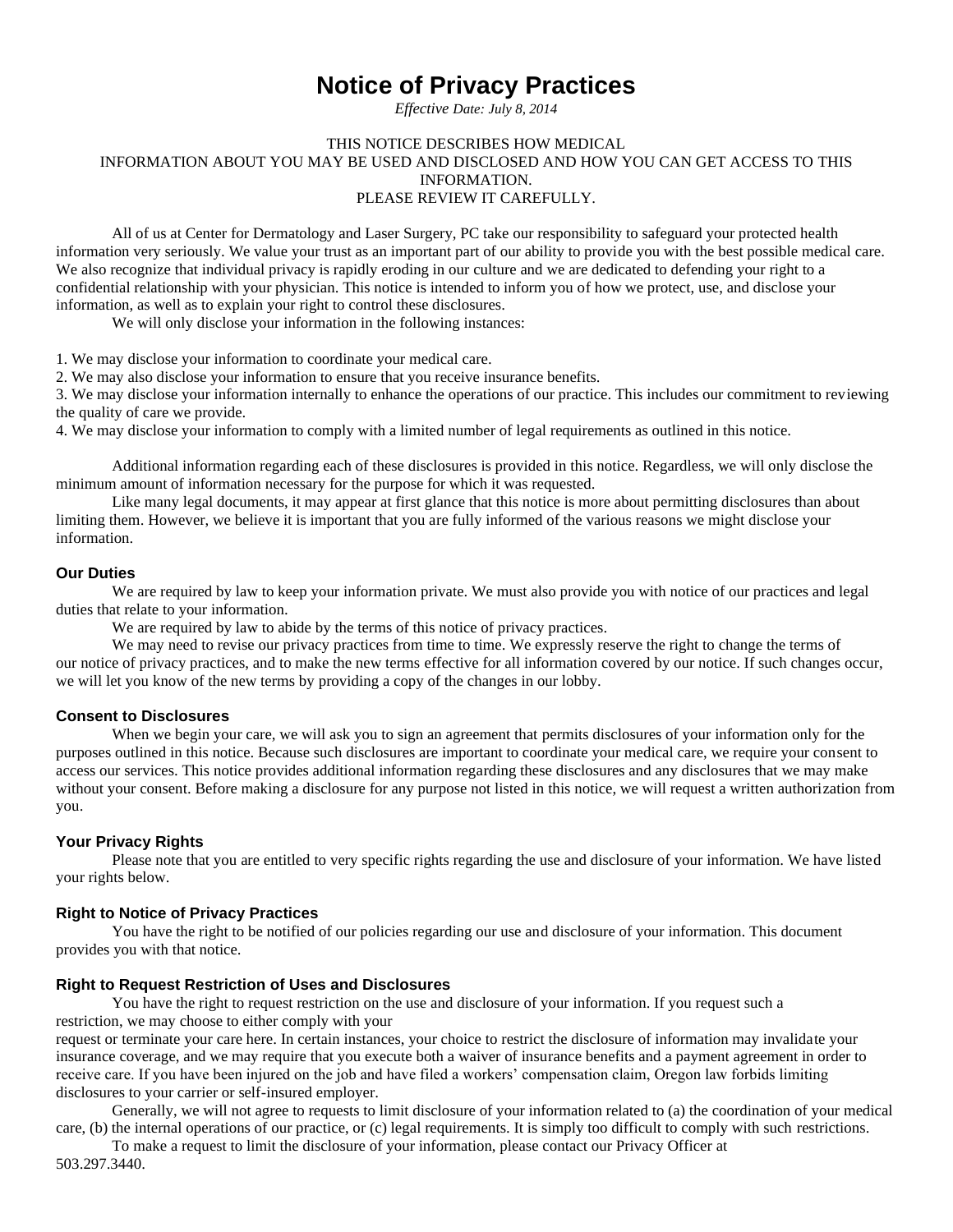#### **Right of Access to Inspect and Obtain a Copy of Protected Health Information**

You have the right, after providing us with reasonable notice, to visit our office and inspect our medical records regarding your care. You may request that our communication with you be confidential; for example, you could request that we only call you at home, not at work. You also have the right to receive copies of our medical records regarding your care. Before your inspection or receipt of our records, your physician will review your record. Your physician has the right to substitute a summary of our record if, in his or her opinion, release of the record would harm you. This situation is very rare in our practice, and you will generally receive unrestricted access to your medical record.

We do not permit inspecting or copying medical records we receive from other providers, but we can assist you in identifying such providers so that you may request their records directly.

To request an inspection or copy of your record, please contact our Privacy Officer at 503.297.3440.

#### **Right to Amend Protected Health Information**

If you believe that our records contain errors, you may make a written request that they be amended. We reserve the right to review your request and decline to amend the record. Generally, we will agree to place a copy of your proposed amendment in the record even when we do not agree to amend the record itself.

Please contact our Privacy Officer at 503.297.3440 to request an amendment.

#### **Right to an Accounting Disclosure of Protected Health Information**

We record each time we disclose your information. You have the right to request an accounting of each disclosure. Please contact our Privacy Officer at 503.297.3440 to request an accounting of disclosures.

#### **Complaints and Investigations**

We have developed procedures for investigating any complaints or concerns you may have regarding our use and disclosure of your information, or any other complaint you may have regarding our services. The law allows you to contact the Secretary of the Department of Health and Human Services with complaints about our use and disclosure of information. You may also contact our onsite Privacy Officer, who is dedicated to investigating complaints regarding the use and disclosure of information in our care. Regardless of whom you contact, we will not, and legally cannot, retaliate against you for any such complaint. Our Privacy Officer can be reached at 503.297.3440.

# **Types of Uses and Disclosures of Your Protected Health Information**

We may disclose your information for the following purposes without your consent.

#### **For Treatment Purposes**

We may disclose information needed for the provision, coordination, or management of health care and related services, including the coordination between our office and a third-party, such as a consultation between medical providers or a referral from our office to another provider. For example, we may send a report detailing our diagnosis and treatment to your primary care physician, your treating physical therapist, or to another physician involved in your care.

#### **For Payment Purposes**

To obtain reimbursement from your insurer, we may be required to disclose your information. This may be necessary for determining your eligibility or coverage and the adjudication of claims, billing, claims management, and collections activities. We may also be required to disclose your information to your insurer for review of the medical necessity, coverage, appropriateness, or justification of our charges.

For example, many insurers require that we submit copies of the chart as a condition of reimbursement for our services. The process of prior authorization for specific diagnostic or surgical procedures represents another example in which we may disclose your information to gain your insurer's approval to proceed with a recommended course of care.

#### **For Health Care Operations Purposes**

We may disclose your information within our organization for the purposes of:

1. Quality assessment and improvement activities, including outcomes evaluation and development of clinical guidelines.

2. Reviewing the competence or qualifications of our providers.

3. Conducting, or arranging for, medical review, legal services, and auditing functions, including fraud and abuse detection and compliance programs.

4. Managing and operating our practice, including formulary development and administration and general business management activities such as customer service and complaint resolution.

One example of such disclosure is the periodic chart review conducted by our Peer Review Committee to ensure the quality of our services.